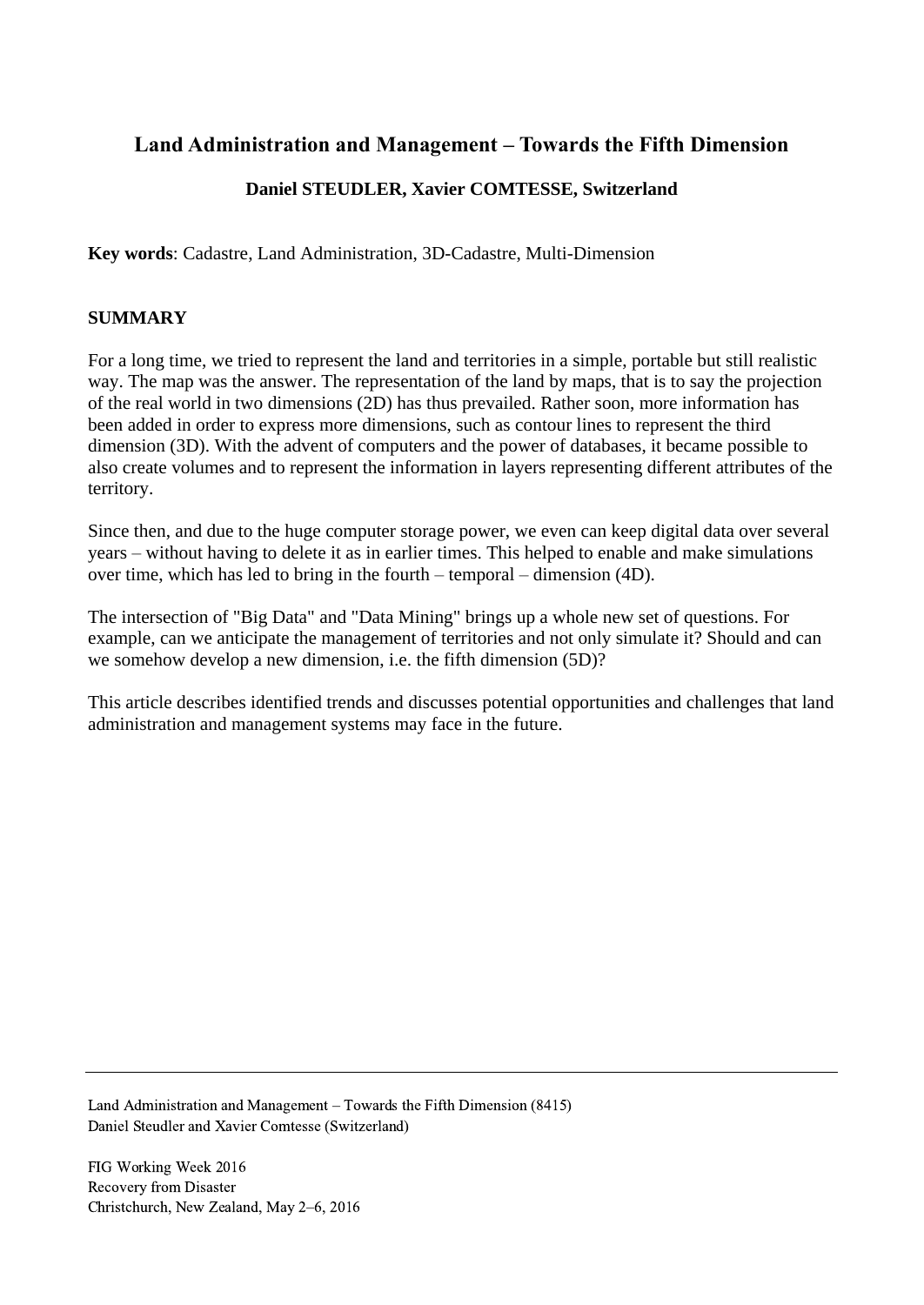# **Land Administration and Management – Towards the Fifth Dimension**

## **Daniel STEUDLER, Xavier COMTESSE, Switzerland**

For a long time, we tried to represent the land and territories in a simple, portable but still realistic way. The map was the answer. The representation of the land by maps, that is to say the projection of the real world in two dimensions (2D) has thus prevailed. Rather soon, more information has been added in order to express more dimensions, such as contour lines to represent the third dimension (3D). Land surveying and the cadastre, however, remained limited in their function through the representation on the map, confining all in two dimensions.

With the advent of computers and the power of databases, it suddenly became possible to also create volumes and to represent the information in layers representing different attributes of the territory. A whole new science of geographic information is born: geomatics!

Since then, and due to the huge computer storage power, we now even can keep digital data over several years – without having to delete it as in earlier times. This helped to enable and make simulations over time, which has led to bring in the fourth – temporal – dimension (4D).

#### **TOWARDS A NEW DIMENSION**

Nowadays with the intersection of "Big Data" and "Data Mining" a whole new set of questions are coming up: Can we anticipate the management of territories and not only simulate it? Should and can we somehow develop a new dimension, i.e. the fifth dimension (5D)?

This will somehow become the dimension of anticipation, a derivate of the temporal dimension. To anticipate is the ability to foresee an event or an outcome in advance. To anticipate (5D) is more than simulate (4D), since a simulation does not take other data into account, it only is a guess.

There is a fine line between anticipation and simulation, but important to understand. Between anticipation and simulation, time changes dimension! On one side, there is the prediction of the future and the on the other hand the projection of the past. And although we often try to draw an idea for the future from the simulation, it will ultimately remain a projection of the past.

Consider some examples:

1. If it is possible to find social media discussions of younger people about music they like, then one can anticipate future hits or winners of the music charts. A company such as "The Next Big Sound" is able to analyze music preferences through the collaboration with Spotify. The basic idea is simple: if the frequency or occurrence certain singers' names in

Land Administration and Management – Towards the Fifth Dimension (8415) Daniel Steudler and Xavier Comtesse (Switzerland)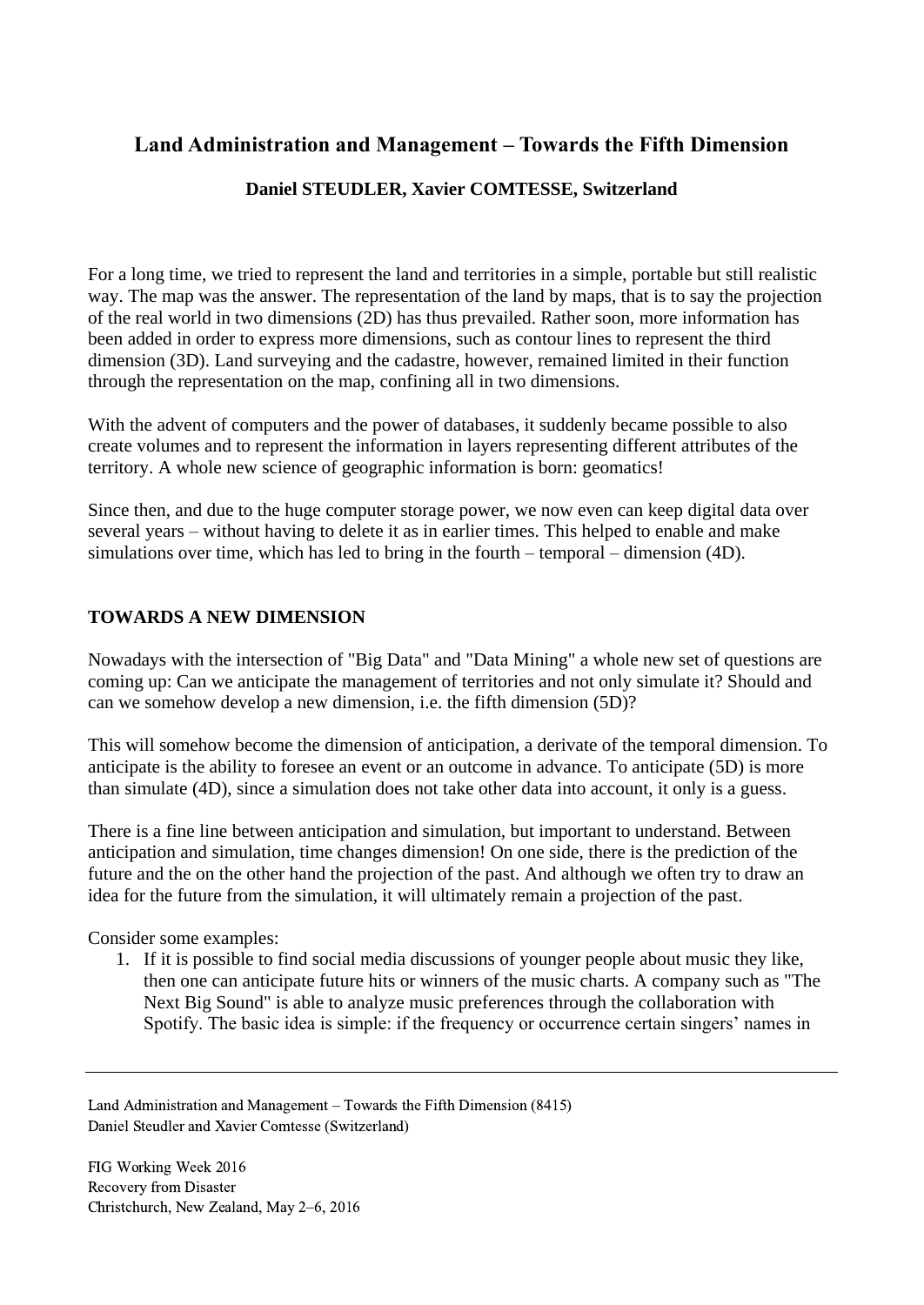the conversation on social networks rises, then it probably can be concluded that the sale of this this singer will soon take off.

- 2. With the geolocation of mobile phones, we invented the "floating car data", which allows to get an idea of real-time traffic. Google Maps has launched this feature a few years ago already. Nowadays, virtually all cartographic apps offer that possibility.
- 3. The comparison of commodity price changes in real time has become an important issue of anticipation for consumers. By monitoring the frequency of changes of certain issues, comparison website-portals can make fortunes. For example: Kelkoo.com (eCommerce advertising platform), Prixing.fr (information platform for local products and services) or FireAmazon offer this type of service, while Idealo.fr/Idealo.de compare prices from different online shops.
- 4. Twitter detects earthquakes: News about earthquakes spread quicker via Twitter than via the official channels.
- 5. Unusually frequent activities of employees on LinkedIn may give hints to economic difficulties of the company.
- 6. An increased number of requests on real estate portals for particular areas can give hints to where people may want to live; such information may be taken into account for land-use planning.

We can look at an example, in order to understand the importance of this change in dimension. If we can listen, watch and analyze where people would really like to live, then we can also "anticipate" urban development. But how to do that? In fact, this is quite simple: if we can follow what people are searching on websites on rentals and sales ... we can see not only what they are buying or leasing, but also, more importantly where they want to do so without necessarily pass the act. If we can read their wishes and intentions, then we can define favorable development zones.

We could also probe the areas of urgent land and building development, future recreation areas, or areas for work, mobility, etc. Every time when we need to find the right way to listen to the desires and wishes of the people and implement appropriate tools for "data mining".

Fields of research and investigation seem immense. In any case, this would be a remarkable instrument for policy, because we do more than just develop public policies when it suits them professionally, but where people actually want! It is a big difference, especially from a political point of view.

With this simple example, one can understand how the "5th dimension" would become an essential tool for the successful development of tomorrow's public policies. This would boost anyway the important field of measurement in the political field. So "ANTICIPATE" is the strength of the 5th

Land Administration and Management – Towards the Fifth Dimension (8415) Daniel Steudler and Xavier Comtesse (Switzerland)